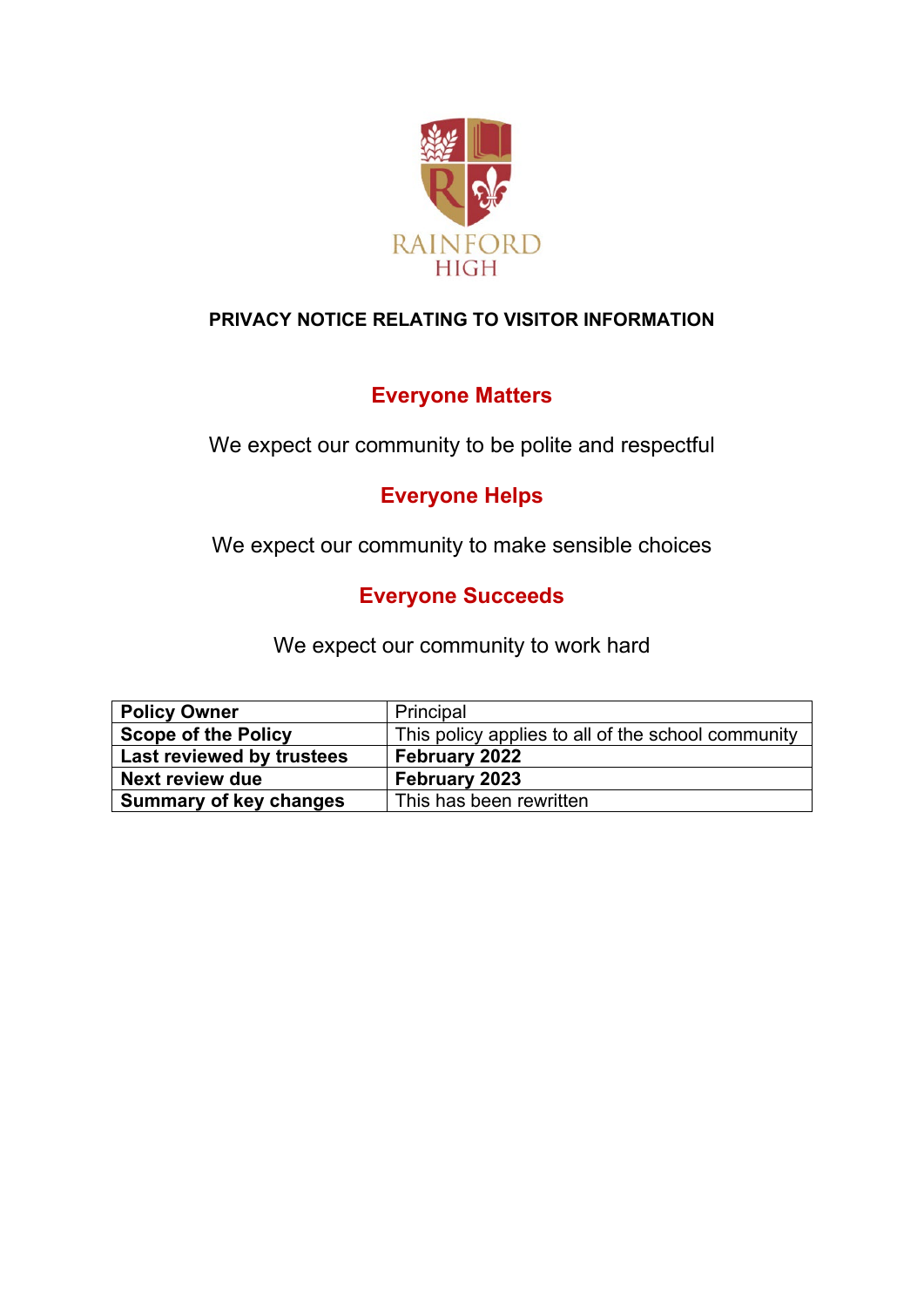## **PRIVACY NOTICE RELATING TO VISITOR INFORMATION**

#### **What is the purpose of this Notice?**

This is the Privacy Notice of Rainford High Technology College ("the School") which is intended to provide you with information about how and why we process your personal information. It is also intended to provide you with other information which is required under the UK General Data Protection Regulation (the retained EU law version of the General Data Protection Regulation (EU) 2016/679) (GDPR) and the Data Protection Act 2018 (DPA). The GDPR and DPA contain the key laws relating to data protection.

It is important to the School, and a legal requirement, that we are transparent about how we process your personal information. As a school that processes personal information, we are known as a "data controller." This means that we collect and use personal information for specified purposes which this Privacy Notice has been designed to tell you about.

#### **The Data Protection Officer**

The School has an appointed Data Protection Officer (DPO), HY Education, who can be contacted by telephone on 0161 543 8884. The DPO is responsible for supporting and advising the School in relation to data protection issues and you can contact the DPO should you wish to discuss any issues or concerns that you have about data protection.

#### **How do we use visitors data?**

We do not receive any visitor data from third parties, all information is received from the individuals upon their arrival at the school.

If you are visiting the school, you will be required to sign in at reception and may be asked to show some ID to reception staff if you are not known to them.

We collect your information to:

- safeguard all children and staff both during and outside of school hours when they are on our site
- ensure that all children and staff learn and work in an environment where they are safe and free from harm
- issue visitor passes
- keep a log of visitors in the building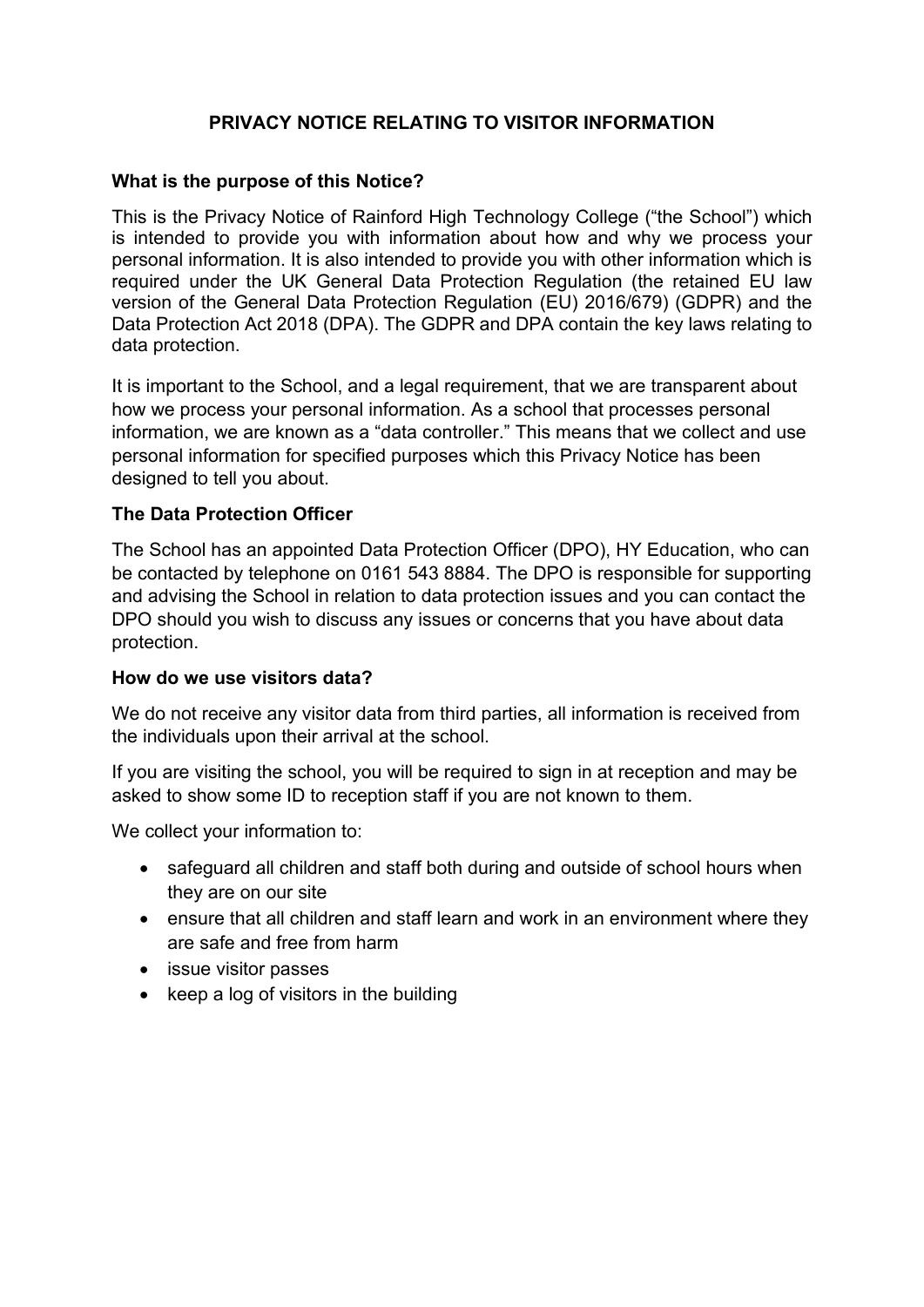### **The categories of visitor information we collect may include;**

Name, organisation, image, vehicle registration, DBS information.

#### **How long will we hold your information for?**

We will hold personal information for a period of time specified within our retention policy. For more information, please ask the School Business Manager for a copy of our retention schedule.

#### **Who do we share visitor data with?**

We do not routinely share this information with any external organisations or third parties.

There may be circumstances in which we may lawfully share your data with third parties where, for example, we are required to do so by law, by court order, or to prevent fraud or other crimes. Where we share data, however, we shall do so in accordance with applicable data protection laws.

We will not give information about you to anyone outside of the school without your consent unless the law permits it.

#### **Requesting access to your personal data**

Under data protection legislation, you have the right to request access to personal information that we hold about you. To make a request for your personal information please contact the Headteacher.

You also have the right to:

- Object to processing of personal data that is likely to cause, or is causing, damage or distress;
- Prevent processing for the purpose of direct marketing;
- Object to decisions being taken by automated means;
- In certain circumstances, have inaccurate personal data rectified, blocked, erased or destroyed; and
- Claim compensation for damages caused by a breach of the Data Protection Regulations.

### **Complaints and further information**

We take any complaints about our collection and use of personal information very seriously.

If you think that our collection or use of personal information is unfair, misleading or inappropriate, or have any other concern about our data processing, please raise this with us in the first instance.